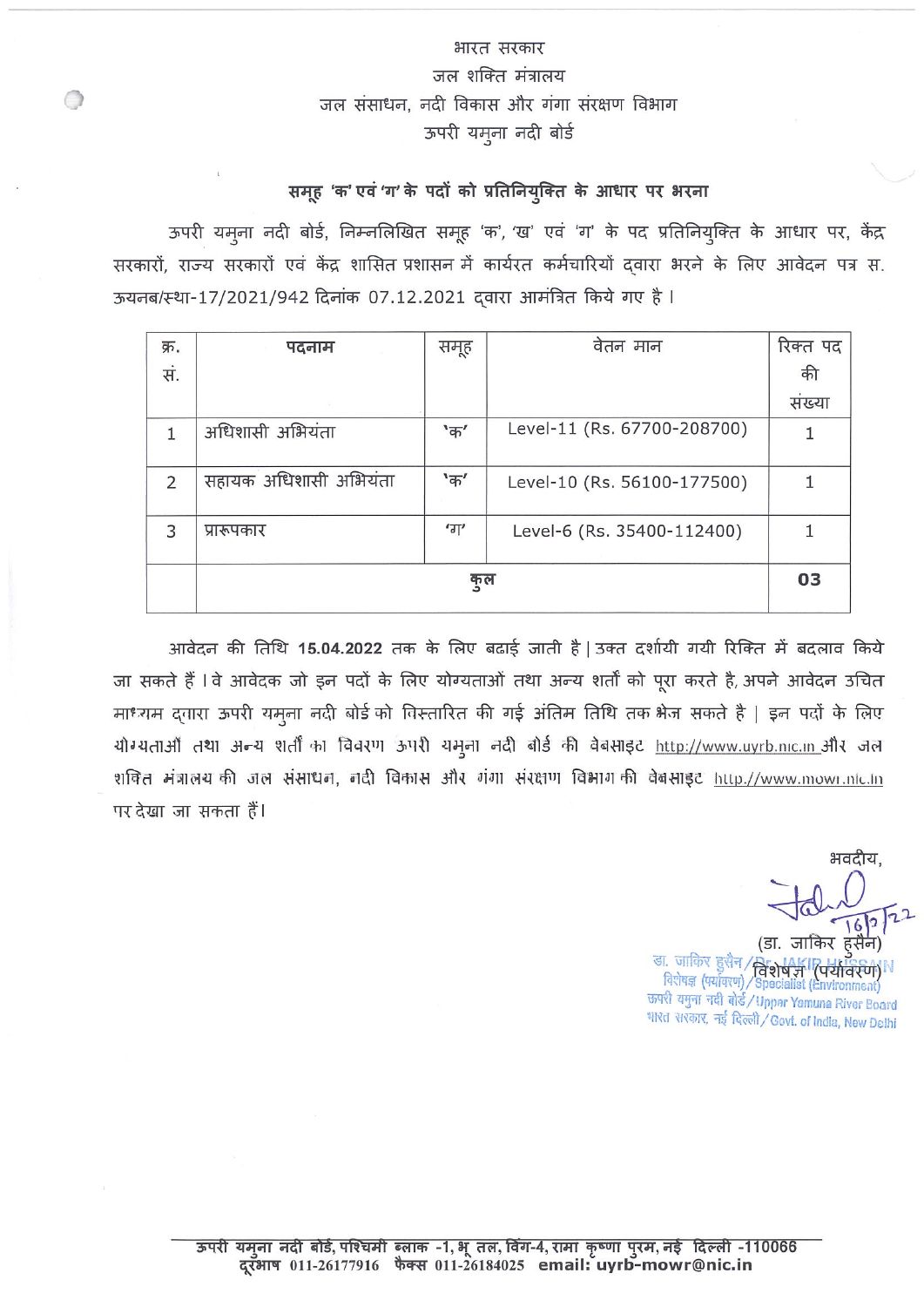#### **Government of India Ministry of Jal Shakti Department of WR, RD&GR Upper Yamuna River Board**

#### Filling up of Group 'A', 'B' & 'C' posts on deputation basis

Upper Yamuna River Board invites applications from eligible employees of Central Governments and State Governments or Union Territories Administration for filling up of following Group 'A' & 'C' posts on deputation basis vide letter No. ऊयनब/स्था-17/2019/942 dated 07.12.2021.

| SI.<br>No.     | Name of the post             | Group        | Pay Scale<br>(Rs.)          | No. of<br>posts |
|----------------|------------------------------|--------------|-----------------------------|-----------------|
|                | <b>Executive Engineer</b>    | A            | Level-11 (Rs. 67700-208700) |                 |
| $\overline{2}$ | Assistant Executive Engineer | A            | Level-10 (Rs. 56100-177500) |                 |
| 3              | Draftsman                    | C            | Level-6 (Rs. 35400-112400)  |                 |
|                |                              | <b>Total</b> |                             | 03              |

The last date of receiving the applications is extended up to 15.04.2022. The vacancy shown above is subjected to change. Applicant fulfilling the eligibility criteria and other conditions may submit their application through proper channel before the extended last date. The details of eligibility criteria, application form and other conditions can be seen at the website of Upper Yamuna River Board www.uyrb.nic.in and website of DoWR, RD & GR, Ministry of Jal Shakti http://www.mowr.gov.in.

डा. जाकिर हुसैन<sup>0</sup>15. Jakin Hussain) विशेषज्ञ (पर्यावरणि) p bp(danvironment) ऊपरी यमुना नदी बोर्ड / Upper Yamuna River Board भारत सरकार, नई दिल्ली/Govt. of India, New Dolhi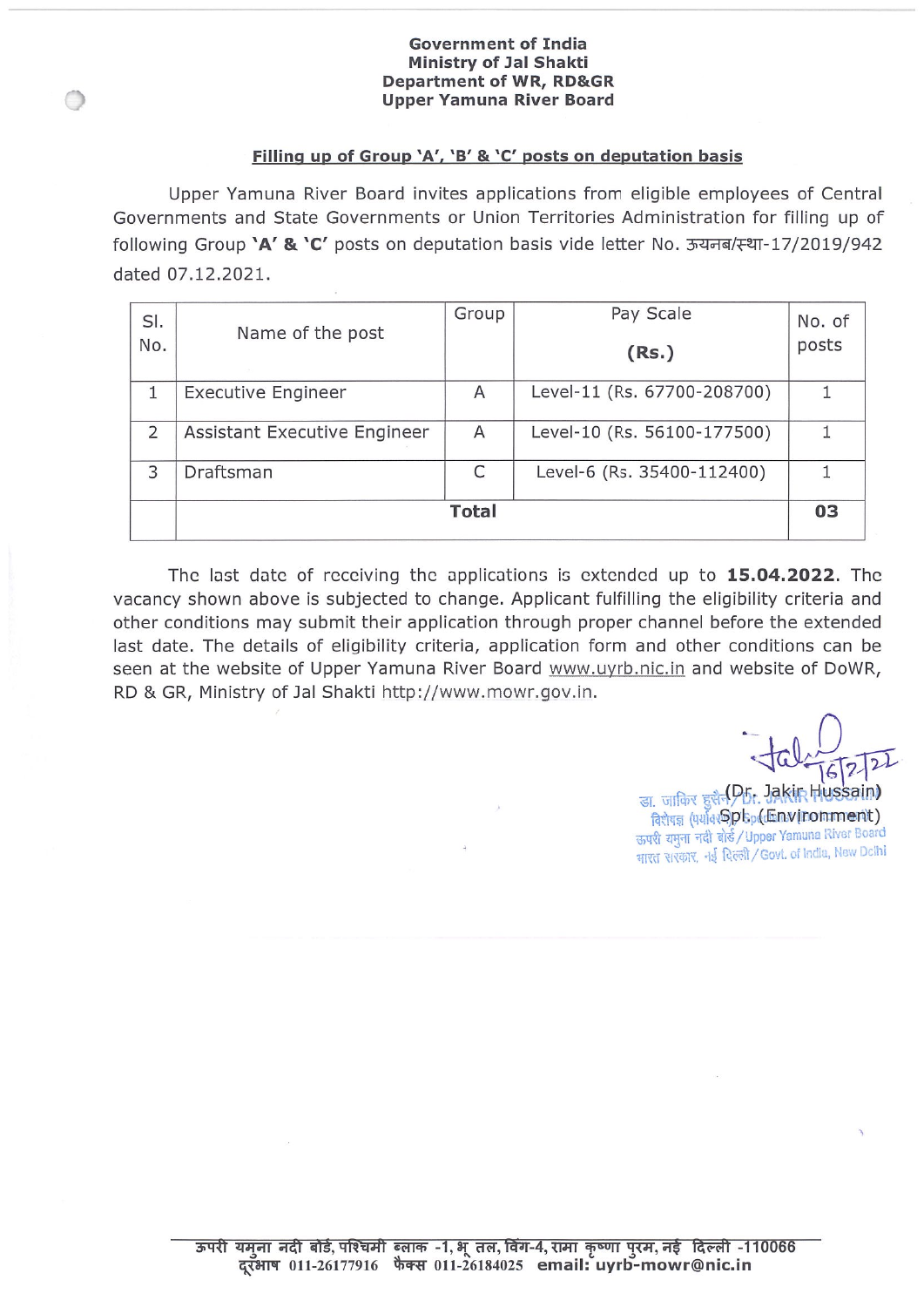#### **Upper Yamuna River Board Ministry of Jal Shakti, DoWR, RD & GR, GoI**

## **Eligibility and other Terms & Conditions:**

Period of deputation including the period of deputation in another ex-cadre post held immediately preceding this appointment in the same or some other Organization/Department of the Central Government or Union Territories Administration shall ordinarily not exceed three years. The maximum age limit for appointment on deputation shall not be exceeding 56 years as on the closing date for receipt of applications.

## **Post No. 1. Executive Engineer-One post**

Officers from Central Governments or State Governments or Union territories Administration: -

(a) (i) holding analogous posts on regular basis in the parent cadre or department; or

(ii) with five years' service in the grade rendered after appointment thereto on regular basis in the post in Level-10 in pay matrix or equivalent in the parent cadre or department; and

(b) Possessing the following educational qualifications and experience: -

(i) Bachelor's Degree in Civil Engineering from a recognized University or institute;

(ii) Five Years' experience in applied Engineering in the field of irrigation and water utilization or in surveys, investigation, design, construction, operation and maintenance and monitoring of water resources Projects or Works in the Central Government or State Governments or Union territories Administration or Government recognized Institute;

**Note 1:** Period of deputation including the period of deputation in another excadre post held immediately preceding this appointment in the same or some other Organization/Department of the Government shall ordinarily not exceed five years.

**Note 2:** The maximum age limit for appointment on deputation shall not be exceeding fifty six years as on the closing date for receipt of applications.

## **Post No. 2. Assistant Executive Engineer – One post**

Officers from Central Governments or State Governments or Union territories Administration: -

(a) (i) holding analogous posts on regular basis in the parent cadre or department; or

(ii) with two years' service in the grade rendered after appointment thereto on regular basis in posts Level-8 in the pay matrix or equivalent in the parent cadre or department; and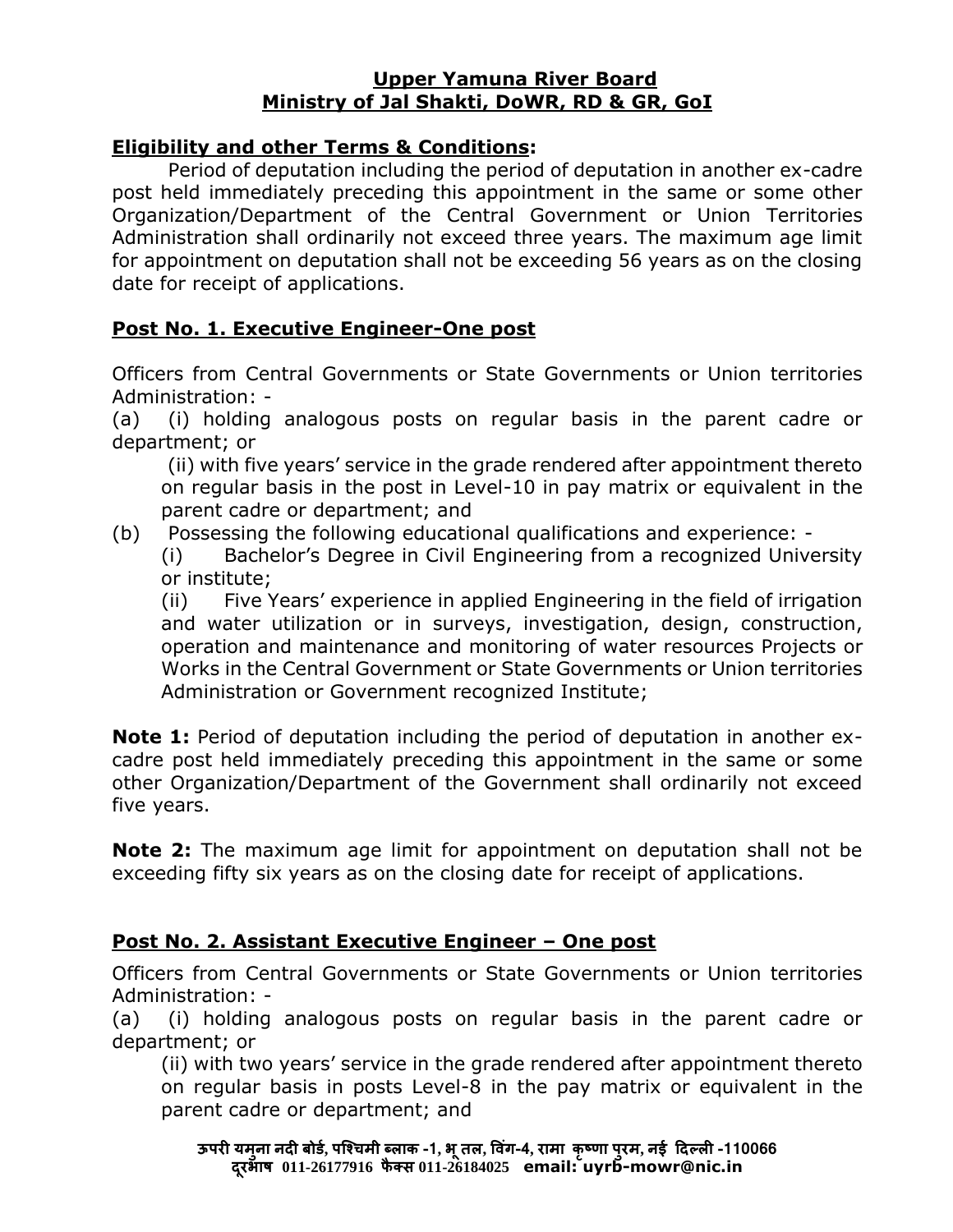(b) Possessing the following educational qualifications and experience: - (i) Bachelor's Degree in Civil Engineering from a recognized University or institute;

(ii) Three Years' experience in the field of irrigation and water utilization or in surveys, investigation, design, maintenance of irrigation Projects or Works in the Central Government or State Governments or Union territories Administration or Government recognized Institute.

**Note 1:** Period of deputation including the period of deputation in another excadre post held immediately preceding this appointment in the same or some other Organization/Department of the Government shall ordinarily not exceed three years.

**Note 2:** The maximum age limit for appointment on deputation shall not be exceeding fifty six years as on the closing date for receipt of applications.

## **Post No. 3. Draftsman- One Post**

Officers under the Central Government or State Governments: -

- (a) (i) holding analogous posts on regular basis; or
	- (ii) posts in the level -5 in pay matrix or equivalent with not less than six years of regular service in the grade; or
	- (iii) posts in the level -4 in the pay matrix or equivalent with not less than ten years of regular service in the grade; or
	- (b) possessing the following educational qualifications and experience: -
	- (i) Matriculation from a recognized board.
	- (ii)Certificate or Diploma in Draftsmanship from a recognized institute of not less than two years' duration, including practical training for six months; and
	- (iii) Working experience of one year in the line in the recognized organization after getting the diploma.

**Note 1:** Period of deputation including the period of deputation in another excadre post held immediately preceding this appointment in the same or some other Organization or Department of the Government shall ordinarily not exceed three years.

**Note 2:** The maximum age limit for appointment on deputation shall not be exceeding fifty-six years as on the closing date for receipt of applications.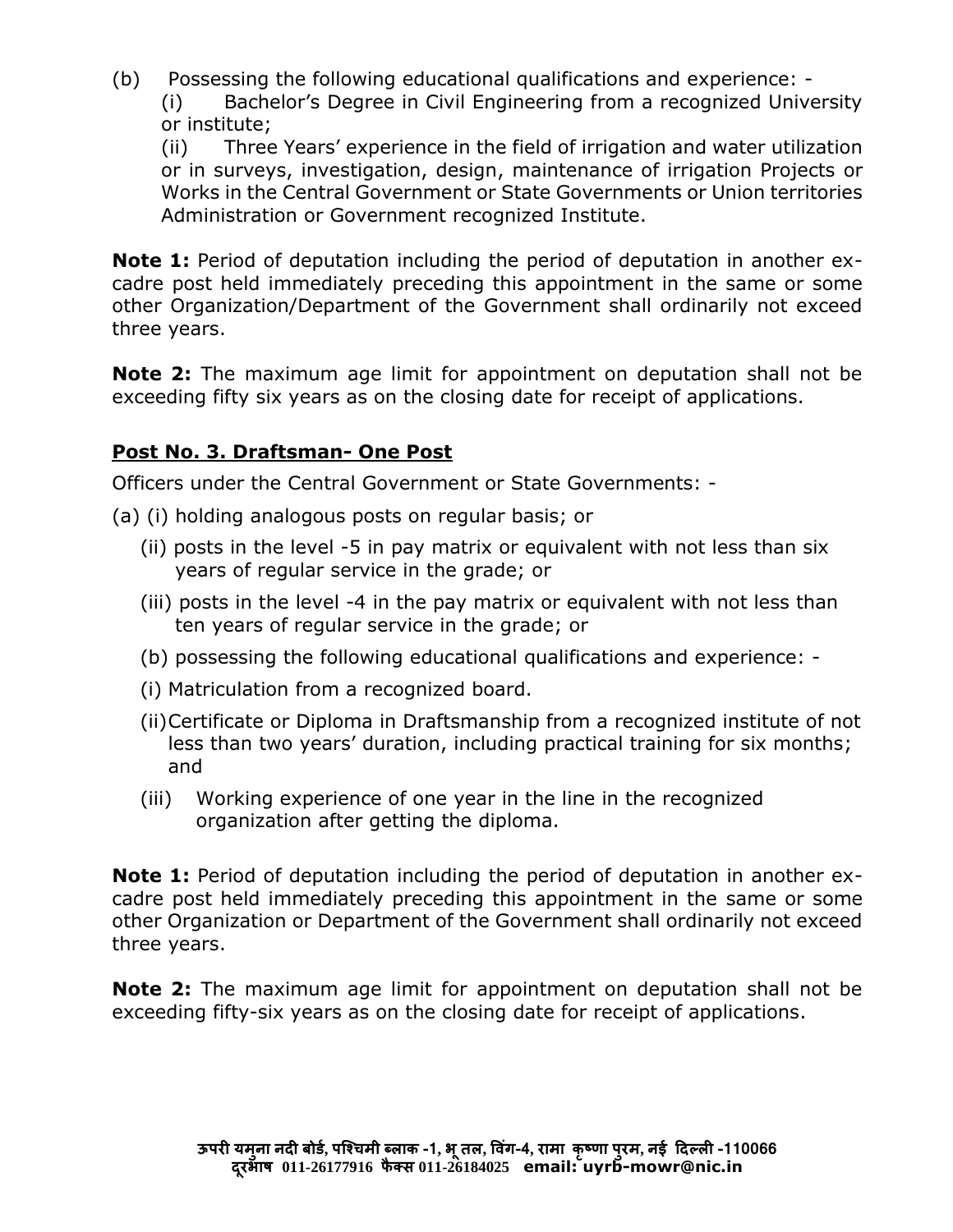## **Terms & Conditions**:

All the above posts are to be filled on deputation basis only. The maximum age limit for appointment on deputation shall not be exceeding fifty-six years as on closing date for receipt of applications.

The deputation shall be governed by the terms and conditions contained in the Ministry of Personnel, Public Grievances and Pension, Department of Personnel & Training, New Delhi's O.M. No.6/8/2009-Estt. (Pay-II) dated 17th June, 2010 as amended from time to time.

It may be mentioned here that General Pool Residential Government Accommodation is not available to the employee of Upper Yamuna River Board.

Applications with full particulars of the interested and eligible officials, who can be relieved at short notice, may be sent in the following Performa **(Annexure-I)** duly signed by them (with an advance copy) to: Member Secretary, Upper Yamuna River Board, West Block-1, Wing-4, Ground Floor, R.K. Puram, New Delhi - 110066, through proper channel, to reach within 60 days from the date of publication of the advertisement in the Employment News.

The Cadre controlling/ Administrative Authority of the official concerned, while forwarding the application are also requested to send:

- 1.Original application duly verified/attested;
- 2.Cadre Clearance Certificate;
- 3.Photocopies of up-to-date ACR/APAR dossiers for the last 5 years duly attested (by an officer of status not below the rank of Under Secretary on each page);
- 4. Integrity Certificate;
- 5.Vigilance Clearance Certificate; and
- 6.Statements of major/minor penalties, if any, imposed on the candidate during the last ten years OR No Penalty Certificate, as the case may be; and certify that the particulars furnished by the official are correct. The original ACR/APAR dossiers of the empaneled official shall be sent by the parent department as and when asked for.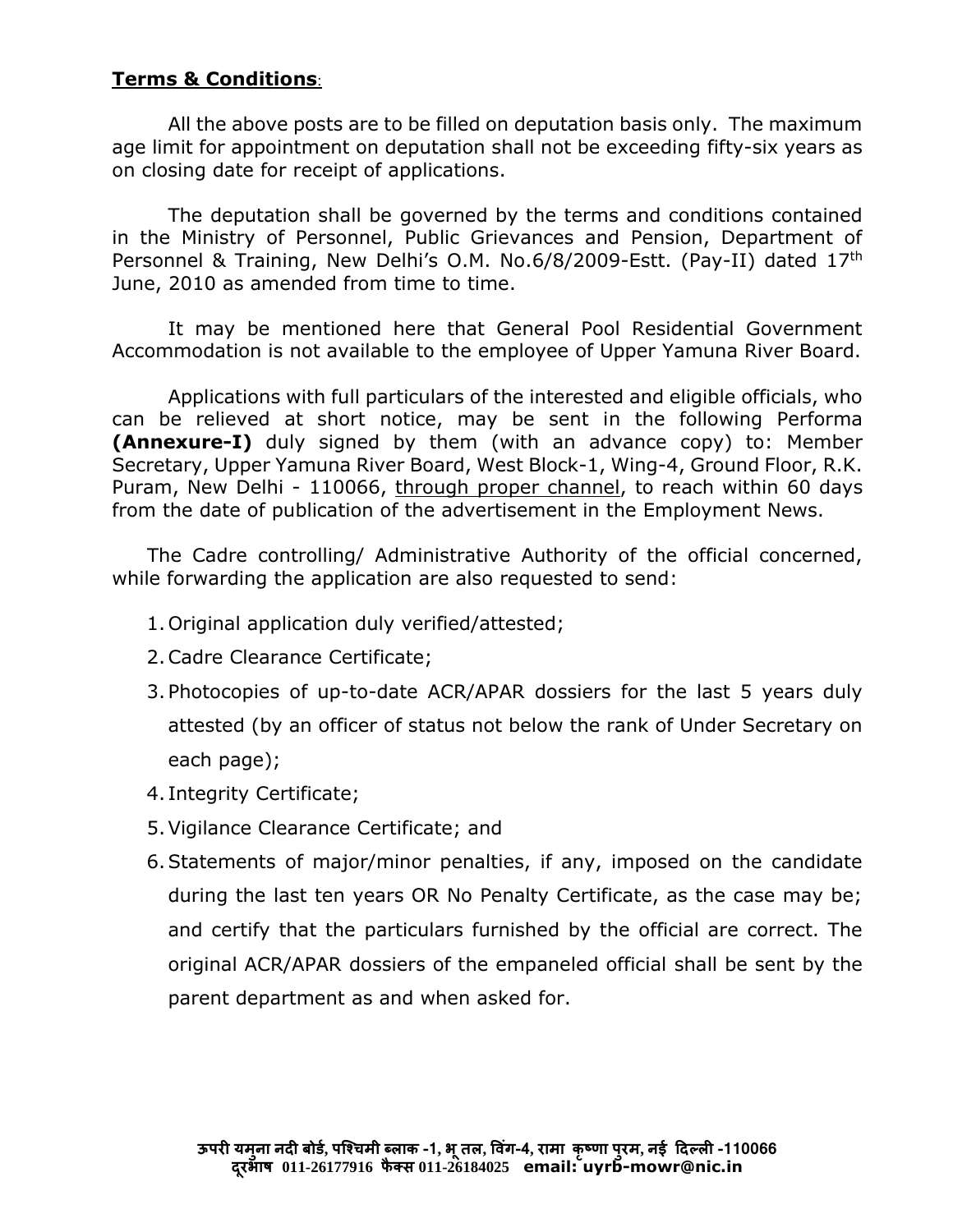**ANNEXURE-I**

#### **BIO-DATA/ CURRICULUM VITAE PROFORMA**

| Applied post                                                                                                                                     |                |                          |                       |
|--------------------------------------------------------------------------------------------------------------------------------------------------|----------------|--------------------------|-----------------------|
| 1. Name and Address                                                                                                                              |                |                          |                       |
| (in Block Letters)                                                                                                                               |                |                          |                       |
| 2. Date of Birth                                                                                                                                 |                |                          |                       |
| (in Christian era)                                                                                                                               |                |                          |                       |
| 3.i) Date of entry into service                                                                                                                  |                |                          |                       |
| ii) Date of retirement under                                                                                                                     |                |                          |                       |
| <b>Central/State Government Rules</b>                                                                                                            |                |                          |                       |
| 4. Educational Qualifications                                                                                                                    |                |                          |                       |
| 5. Whether Educational and other                                                                                                                 |                |                          |                       |
| qualifications required for the post                                                                                                             |                |                          |                       |
| are satisfied. (If any qualification<br>has been treated as equivalent                                                                           |                |                          |                       |
| to the one prescribed in the                                                                                                                     |                |                          |                       |
| Rules, state the authority for                                                                                                                   |                |                          |                       |
| the same)                                                                                                                                        |                |                          |                       |
| Qualifications/ Experience                                                                                                                       | required<br>as | <b>Qualifications/</b>   | experience            |
| mentioned in the advertisement/ vacancy                                                                                                          |                | possessed by the officer |                       |
| circular                                                                                                                                         |                |                          |                       |
| <b>Essential</b>                                                                                                                                 |                | <b>Essential</b>         |                       |
| A) Qualification                                                                                                                                 |                | A) Qualification         |                       |
| B) Experience                                                                                                                                    |                | B) Experience            |                       |
| <b>Desirable</b>                                                                                                                                 |                | <b>Desirable</b>         |                       |
| A) Qualification                                                                                                                                 |                | A) Qualification         |                       |
| B) Experience                                                                                                                                    |                | B) Experience            |                       |
| 5.1 <b>Note:</b> This column needs to be amplified to indicate Essential and Desirable                                                           |                |                          |                       |
| Qualifications<br>mentioned<br>in<br>as                                                                                                          | the            | <b>RRs</b><br>the<br>by  | <b>Administrative</b> |
| <b>Ministry/Department/Office</b> at the time of issue of Circular and issue of                                                                  |                |                          |                       |
| Advertisement in the Employment News.                                                                                                            |                |                          |                       |
| 5.2 In the case of Degree and Post Graduate Qualifications Elective/ main subjects<br>and subsidiary subjects may be indicated by the candidate. |                |                          |                       |
| 6. Please state clearly whether in the light of                                                                                                  |                |                          |                       |
| entries made by you above, you meet the                                                                                                          |                |                          |                       |
| requisite Essential Qualifications and work                                                                                                      |                |                          |                       |
| experience of the post.                                                                                                                          |                |                          |                       |
| Borrowing Departments are to provide their specific comments/<br>6.1 <b>Note:</b>                                                                |                |                          |                       |
| views confirming the relevant Essential Qualification/ Work experience                                                                           |                |                          |                       |
| possessed by the Candidate (as indicated in the Biodata) with reference to                                                                       |                |                          |                       |
| the post applied.                                                                                                                                |                |                          |                       |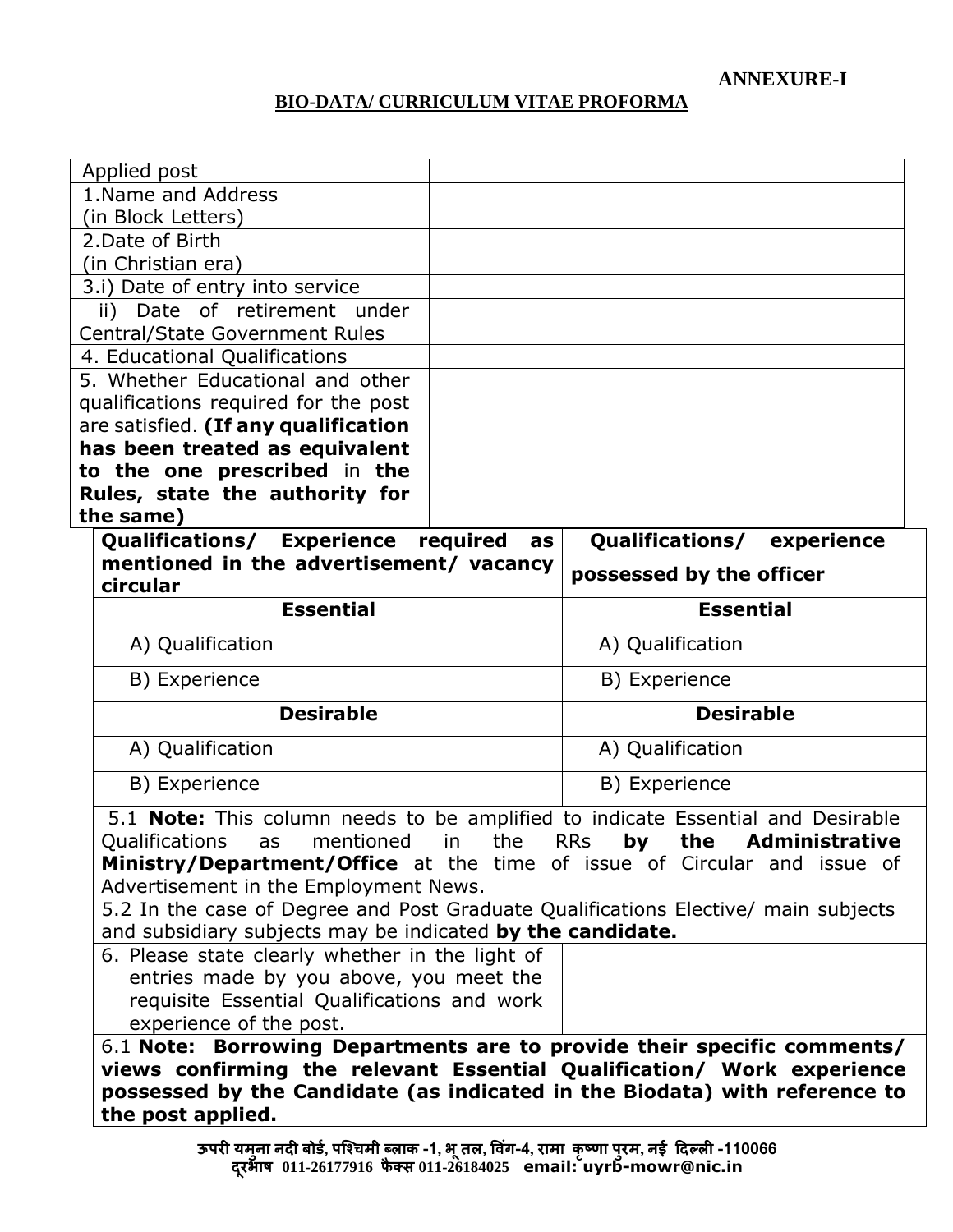7.Details of Employment, in chronological order. **Enclose a separate sheet duly authenticated by your signature, if the space below is insufficient.**

| Office/Institution | Post          | From | To | *Pay Band and                      | Nature<br>of                     |
|--------------------|---------------|------|----|------------------------------------|----------------------------------|
|                    | held          |      |    | Grade Pay/Pay                      | (in<br><b>Duties</b>             |
|                    | on<br>regular |      |    | Scale of the<br>held<br>post<br>on | detail)<br>highlighting          |
|                    | basis         |      |    | regular basis                      | experience                       |
|                    |               |      |    |                                    | required for the<br>post applied |
|                    |               |      |    |                                    | for                              |
|                    |               |      |    |                                    |                                  |
|                    |               |      |    |                                    |                                  |
|                    |               |      |    |                                    |                                  |

**\*Important:** Pay-band and Grade Pay granted under ACP/MACP are personal to the officer and therefore, should not be mentioned. Only Pay Band and Grade Pay/ Pay scale of the post held on regular basis to be mentioned. Details of ACP/MACP with present Pay Band and Grade Pay where such benefits have been drawn by the Candidate, may be indicated as below;

| Office/Institution   Pay, Pay Band, and Grade<br>Pay drawn under ACP /<br><b>MACP Scheme</b> | From |  |
|----------------------------------------------------------------------------------------------|------|--|
|                                                                                              |      |  |

|                                      | 8. Nature of present employment <i>i.e.</i>                      |                     |                     |
|--------------------------------------|------------------------------------------------------------------|---------------------|---------------------|
| Ad- hoc or Temporary or Quasi-       |                                                                  |                     |                     |
| Permanent or Permanent               |                                                                  |                     |                     |
|                                      | 9. In case the present employment is                             |                     |                     |
| held on deputation/contract basis,   |                                                                  |                     |                     |
| please state-                        |                                                                  |                     |                     |
| a) The date of                       | b) Period of                                                     | c) Name of the      | d) Name of the post |
| initial                              | appointment on                                                   | parent              | and Pay of the post |
| appointment                          | deputation/contract                                              | office/organization | held in substantive |
|                                      |                                                                  | to which the        | the<br>capacity in  |
|                                      |                                                                  | applicant belongs.  | parent organization |
|                                      | <b>9.1 Note:</b> In case of Officers already on deputation, the  |                     |                     |
|                                      | applications of such officers should be forwarded by the parent  |                     |                     |
|                                      | cadre/ Department along with Cadre Clearance, Vigilance          |                     |                     |
| Clearance and Integrity certificate. |                                                                  |                     |                     |
|                                      | 9.2 Note: Information under Column 9(c) & (d) above must         |                     |                     |
|                                      | be given in all cases where a person is holding a post on        |                     |                     |
|                                      | deputation outside the cadre/ organization but still maintaining |                     |                     |
|                                      | a lien in his parent cadre/ organisation                         |                     |                     |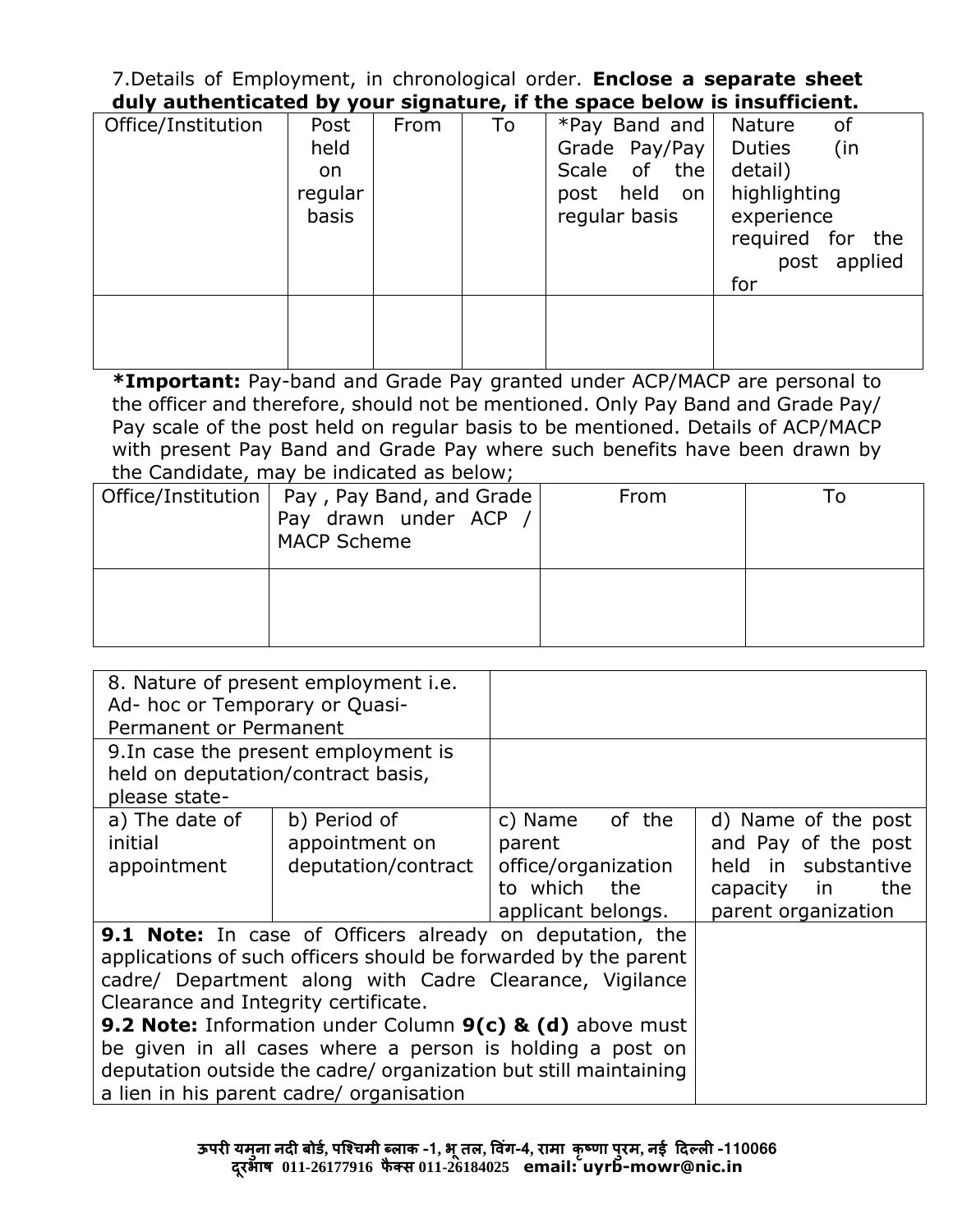| 10. If any post held on Deputation in                                                   |                         |                         |
|-----------------------------------------------------------------------------------------|-------------------------|-------------------------|
| the past by the applicant, date of                                                      |                         |                         |
| return from the last deputation and                                                     |                         |                         |
| other details.                                                                          |                         |                         |
| 11. Additional details about present                                                    |                         |                         |
| employment:                                                                             |                         |                         |
| Please state whether working under                                                      |                         |                         |
| (indicate the name of your employer                                                     |                         |                         |
| against the relevant column)                                                            |                         |                         |
| a) Central Government                                                                   |                         |                         |
| b) State Government                                                                     |                         |                         |
| c) Autonomous Organization                                                              |                         |                         |
| d) Government Undertaking                                                               |                         |                         |
| e) Universities                                                                         |                         |                         |
| f) Others                                                                               |                         |                         |
| 12. Please state whether you<br>are                                                     |                         |                         |
| working in the same Department and                                                      |                         |                         |
| are in the feeder grade or feeder to                                                    |                         |                         |
| feeder grade.                                                                           |                         |                         |
| 13. Are you in Revised Scale of Pay? If                                                 |                         |                         |
| yes, give the date from which the                                                       |                         |                         |
| revision took place and also indicate                                                   |                         |                         |
| the pre-revised scale                                                                   |                         |                         |
| 14. Total emoluments per month now drawn                                                |                         |                         |
| Basis Pay in the PB                                                                     | Grade Pay               | <b>Total Emoluments</b> |
|                                                                                         |                         |                         |
| 15. In case the applicant belongs to an Organisation which is not following the Central |                         |                         |
| Government Pay-scales, the latest salary slip issued by the Organisation showing the    |                         |                         |
| following details may be enclosed.                                                      |                         | <b>Total Emoluments</b> |
| Basic Pay with Scale of Pay and rate                                                    | Dearness<br>pay/interim |                         |
| of increment                                                                            | relief/other            |                         |
|                                                                                         | allowances<br>etc.,     |                         |
|                                                                                         | (with<br>breakup        |                         |
|                                                                                         | details)                |                         |
|                                                                                         |                         |                         |
|                                                                                         |                         |                         |
| 16.A Additional information, if any, relevant to the post                               |                         |                         |
| you applied for in support of your suitability for the post.                            |                         |                         |
| (This among other things may provide information with                                   |                         |                         |
| regard to (i) additional academic qualifications                                        | (ii)                    |                         |
| professional training and (iii) work experience over and above                          |                         |                         |
| prescribed in the Vacancy Circular/Advertisement)                                       |                         |                         |
| (Note: Enclose a separate sheet, if the space is                                        |                         |                         |
| insufficient)                                                                           |                         |                         |
|                                                                                         |                         |                         |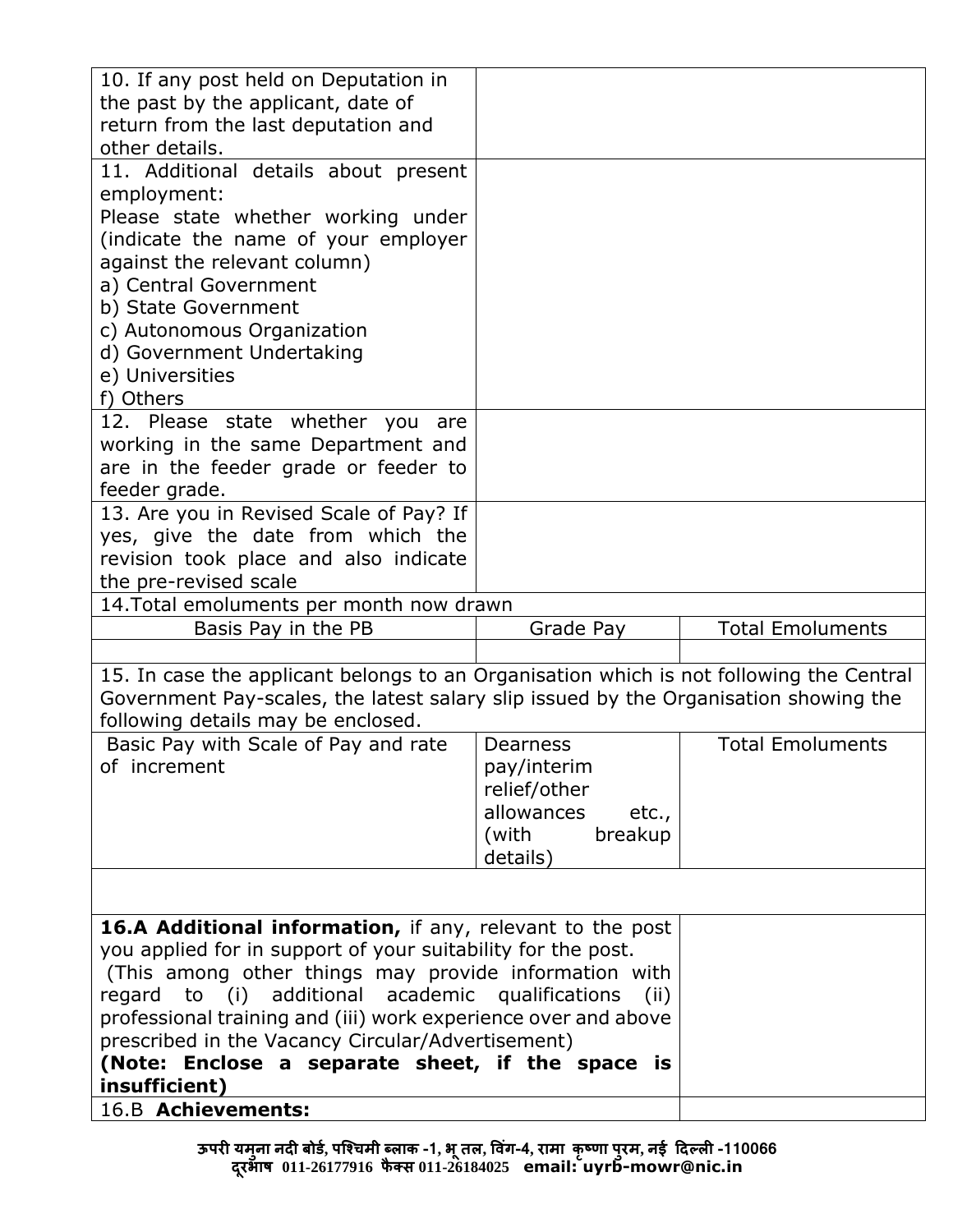| The candidates are requested to indicate information with<br>regard to;                                        |  |
|----------------------------------------------------------------------------------------------------------------|--|
| (i) Research publications and reports and<br>special                                                           |  |
| projects                                                                                                       |  |
| (ii) Awards/Scholarships/Official Appreciation<br>(iii) Affiliation with the professional                      |  |
| bodies/institutions/societies and;                                                                             |  |
| (iv) Patents registered in own name or achieved for the                                                        |  |
| organization                                                                                                   |  |
| (v) Any research/ innovative measure involving official                                                        |  |
| recognition                                                                                                    |  |
| vi) any other information.                                                                                     |  |
|                                                                                                                |  |
| (Note: Enclose a separate sheet if the space is                                                                |  |
| insufficient)                                                                                                  |  |
| for<br>17. Please state whether you are<br>applying                                                            |  |
| deputation (ISTC)/Absorption/Re-employment Basis.<br># (Officers under Central Government or State Governments |  |
| are only eligible for "Absorption". Candidates of non-                                                         |  |
| Government Organizations are eligible only for Short Term                                                      |  |
| Contract)                                                                                                      |  |
| # (The option of 'STC' / 'Absorption'/Re-employment' are                                                       |  |
| available only if the vacancy circular specially mentioned                                                     |  |
| recruitment by "STC" or "Absorption" or "Re-employment").<br>18. Whether belongs to SC/ST                      |  |

I have carefully gone through the vacancy circular/advertisement and I am well aware that the information furnished in the Curriculum Vitae duly supported by the documents in respect of Essential Qualification/ Work Experience submitted by me will also be assessed by the Selection Committee at the time of selection for the post. The information/ details provided by me are correct and true to the best of my knowledge and no material fact having a bearing on my selection has been suppressed/ withheld.

### **(Signature of the candidate)**

Address----------------------------------

--------------------------------------------

Date----------------